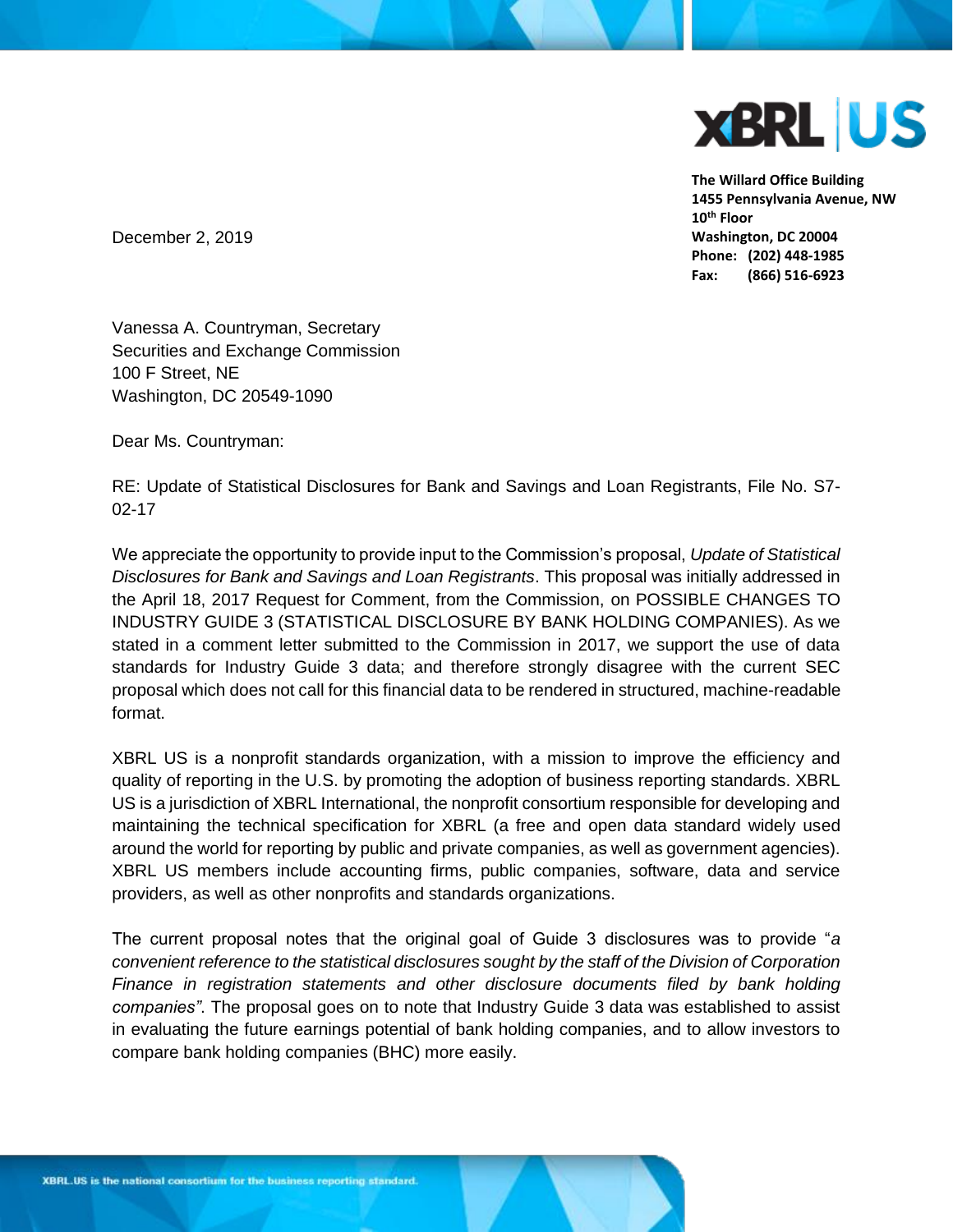Data reported through Guide 3 falls into seven areas: (1) distribution of assets, liabilities and stockholders' equity; interest rates and interest differential, (2) investment portfolios, (3) loan portfolios, (4) summary of loan loss experience, (5) deposits, (6) return on equity and assets, and (7) short-term borrowings.

Financial data that is used by regulators and investors to perform comparative analytics, and that serves as a convenient reference to gauge the financial health of BHCs, should be provided in structured, machine-readable format. Expanding the use of standards for the reporting of financial disclosures that are not yet required in structured, standardized format will vastly improve the usability and value of this information. Regardless of where a BHC chooses to report the data (for example, in the MD&A or in the financial statements), if the information is important to investors and other data users, it should be provided in a more usable (computer-readable) format, which has significant advantages over HTML. Data in structured format is more timely and actionable, and is significantly less expensive to process, reducing the cost of analysis, and thus, encouraging more robust and in-depth analysis.

Furthermore, market and regulatory changes that have occurred since the original Request for Comment was published more than two years ago, make an even more compelling argument to opt for structured data today. In fact, several of the 2017 commenters that advocated against the use of data standards, point to issues that no longer apply, or that can be addressed through research conducted since 2017.

# **Recent events since 2017 point to even greater support for standards**

The Commission decision against the use of standards appears to have been based on the limited feedback it received from comments to the 2017 Request. Only six out of 33 comment letters received raised the issue of XBRL. Three were positive; three were negative. Of the latter, negative comments related to:

### *Concerns raised that Industry Guide 3 disclosures could be located in areas that are not tagged in XBRL.*

BHCs can opt to place Guide 3 disclosures in non-financial sections of their submission. At the time of the writing of the comment, only data found in the financial statements or footnotes was required to be tagged in XBRL. Concerns were raised that if XBRL tagging was required, and if a bank reported the data in the financials, there would be inconsistencies, in that some banks would report in XBRL (if they post the data in their financials), and some banks would not (if the data was reported elsewhere).

XBRL US response: Public companies today are required to use Inline XBRL outside of the financial statements.

On March 20, 2019, the SEC mandated the use of Inline XBRL for cover page tagging in their rule, *[FAST Act Modernization and Simplification of Regulation S-K](https://www.sec.gov/rules/proposed/2017/33-10425.pdf)*. This rule requires operating companies to perform tagging, for the first time, in sections of their filing outside of the financial statements, with a goal to "... *improve the readability and navigability of disclosures*". Data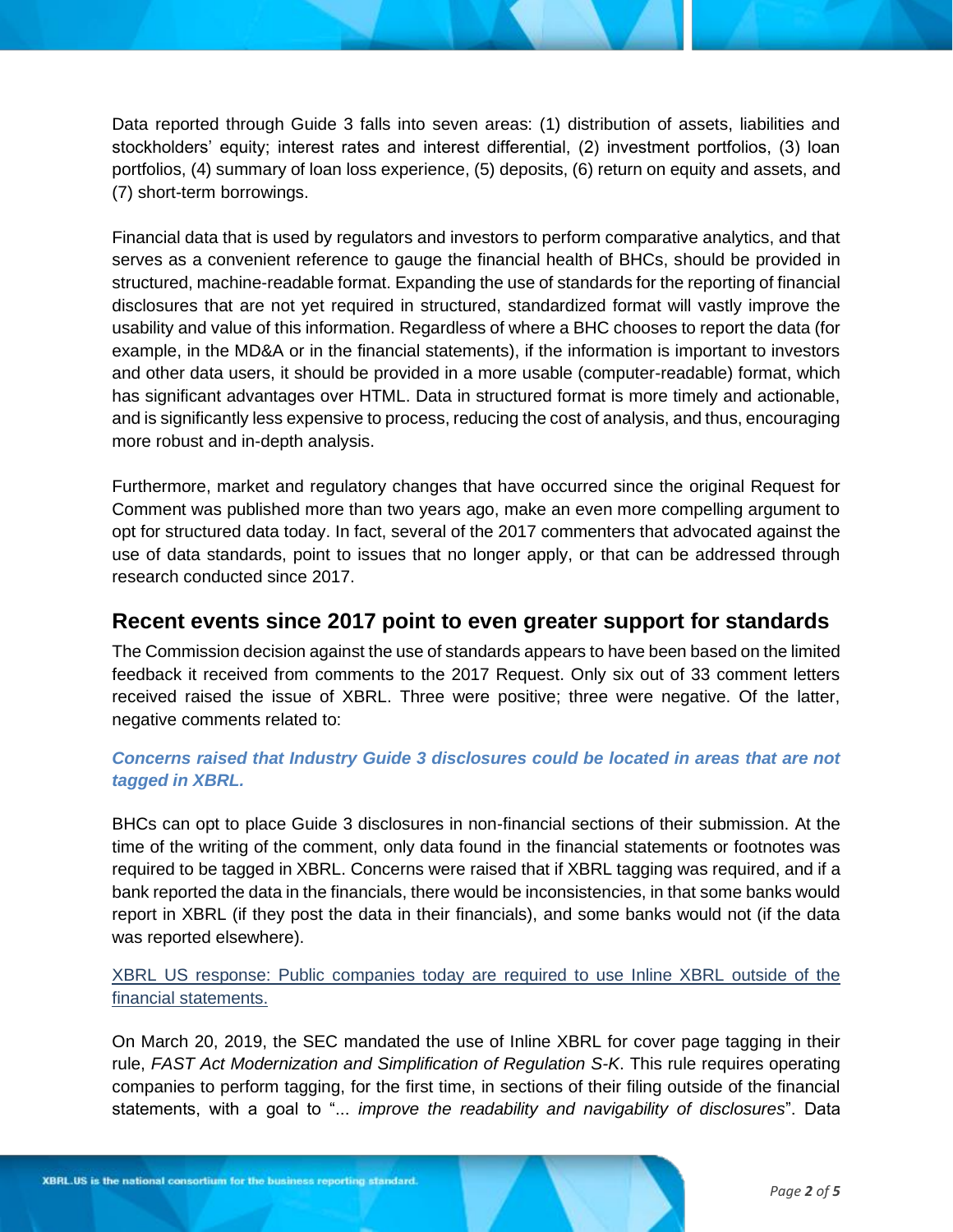reported in cover pages, such as ticker symbol, date, shares outstanding, state of incorporation, name, address, tax identification, phone numbers and official entity name, lends itself easily to XBRL tagging, and is often extracted from the cover page by data providers.

In 2017, when the initial Request for Comment about BHC Industry Guide 3 was published, public companies were limited to preparing XBRL in their financial statements. With the FAST Act for cover page tagging, companies have already begun tagging data in XBRL outside of the financial statements. Logically, tagging Industry Guide 3 reported data in XBRL, regardless of the location of that data, would improve the value of the data, and would not require a significant change in process for public companies.

We recommend requiring BHCs to tag Industry Guide 3 data in XBRL, regardless of location. This would ensure consistency of availability across all BHCs.

*Concerns were raised that the cost of XBRL preparation for issuers would outweigh the benefit to regulators and investors.*

XBRL US response: Pricing study points to significant decline in costs for filers.

Costs for XBRL preparation have declined, and have been documented in a pricing study conducted by the AICPA and XBRL US that was published after the 2017 Request for Comment period closed. The study<sup>1</sup> was a follow up to an earlier 2014 study that analyzed the full annual cost of XBRL preparation for over 1,000 smaller reporting companies. The 2018 study found that the cost of XBRL preparation had declined 45% from 2014 to 2017; the average cost of a full year of XBRL preparation in 2017 was less than \$5,500. SEC filers will be able to use the same tools and follow the same process that they do today in XBRL preparation, and we do not believe that the additional tags required for Industry Guide 3 disclosures will pose a significant burden.

*Concerns were noted about the potential cost to the SEC of building new data standards to meet Industry Guide 3 data requirements.* 

XBRL US response: Minimal cost to create new elements in the US GAAP Taxonomy.

The US GAAP Financial Reporting Taxonomy already contains many of the elements that would be needed to report Industry Guide 3 data. The positive impact on users of the data, including regulators, would be significant, far outweighing the cost of revising the taxonomy to accommodate Guide 3. Because the data would be in machine-readable format, it could be easily extracted and consumed, lowering the cost of analysis, and making it easier to compare reporting entities.

 $1$  AICPA/XBRL US: XBRL costs for small reporting companies has declined 45% since 2014: :[https://www.aicpa.org/InterestAreas/FRC/AccountingFinancialReporting/XBRL/DownloadableDocumen](https://www.aicpa.org/InterestAreas/FRC/AccountingFinancialReporting/XBRL/DownloadableDocuments/XBRL%20Costs%20for%20Small%20Companies.pdf) [ts/XBRL%20Costs%20for%20Small%20Companies.pdf](https://www.aicpa.org/InterestAreas/FRC/AccountingFinancialReporting/XBRL/DownloadableDocuments/XBRL%20Costs%20for%20Small%20Companies.pdf)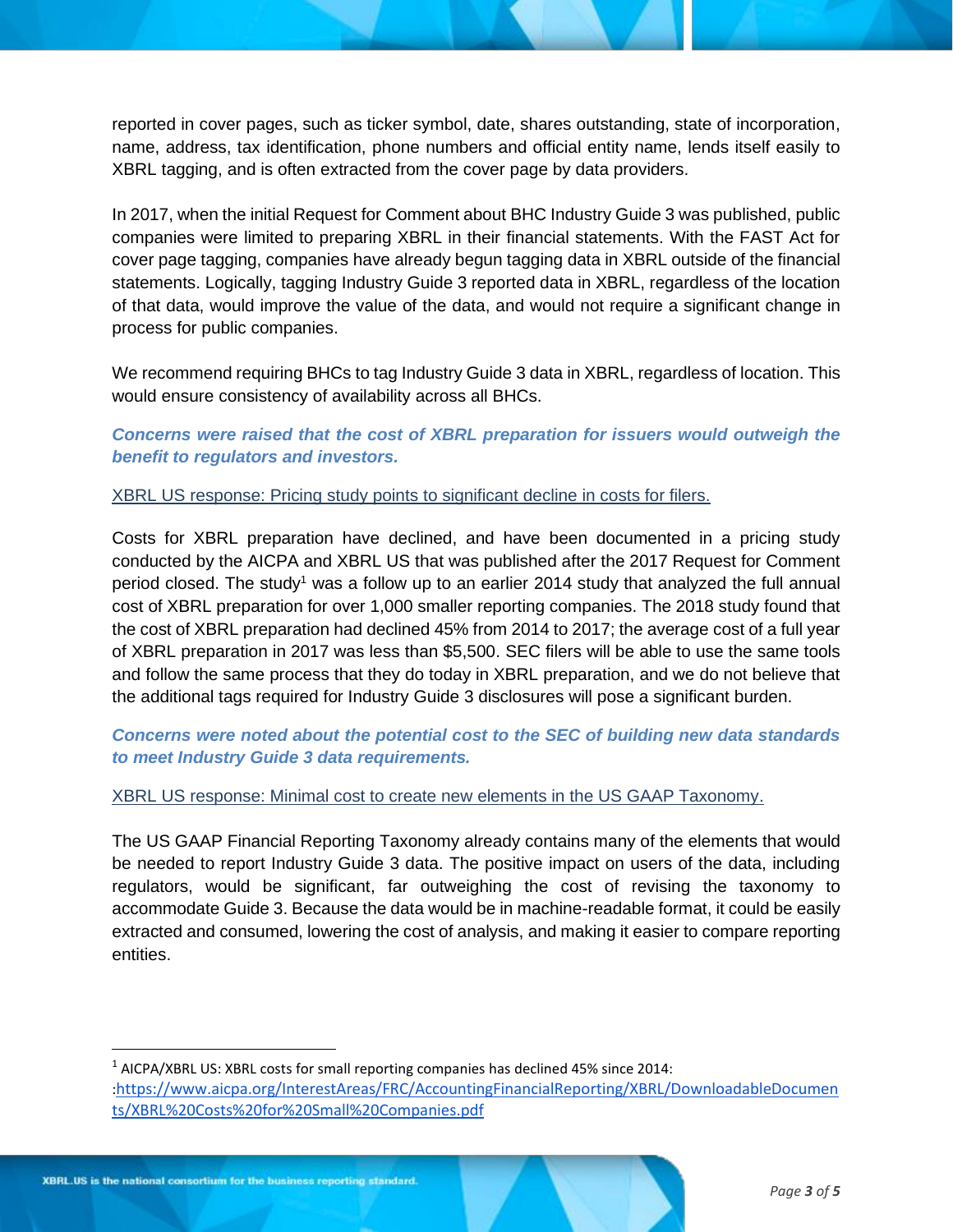# **More reasons for structured data**

Specific issues raised by commenters in 2017 have been largely addressed by regulatory and marketplace changes. Below we note other trends that support the argument for standardizing Industry 3 disclosures.

#### *Inline XBRL would aid in highlighting Guide 3 data.*

On June 28, 2018, the SEC mandated the use of Inline XBRL which assists data users because it highlights structured data in filings, and provides greater clarity about the meaning of reported values. Reporting Industry Guide 3 data in Inline XBRL would allow it to be easily extracted and used, and would also enhance the ability of data consumers to understand and read the data. We recommend that Inline XBRL be used for Industry Guide 3 data because it is already supported in the marketplace for other required disclosures and would require minimal changes in process for issuers.

#### *More reporting entities are providing data in structured format.*

In 2018, XBRL was adopted by the U.S. Federal Energy Regulatory Commission (FERC) for reporting by public utilities; and by the state of Florida, for local government reporting. Taxonomies are being developed for those programs today.

XBRL today is widely used around the world for different types of implementations and in different regions as noted in the two tables below, courtesy of XBRL International.

| <b>Types of Implementations</b>       |                                      |                               |                         |              |  |  |
|---------------------------------------|--------------------------------------|-------------------------------|-------------------------|--------------|--|--|
| <b>Financial</b><br><b>Regulators</b> | <b>Business</b><br><b>Registrars</b> | Capital<br>(public companies) | Markets   Tax Regulator | <b>Other</b> |  |  |
| 59                                    | 15                                   | 25                            | 9                       | 13           |  |  |

The European Securities Markets Authority (ESMA) has mandated the use of Inline XBRL for public companies in the U.K. and in every EU country. These companies are required to begin reporting their financials in Inline XBRL format, using the IFRS Taxonomy, starting in 2020. At that time, an additional 28 EU markets will come online so that the 25 figure noted on the table above, will increase to 53.

| <b>Regional Breakdown of XBRL Implementations</b> |               |             |                 |  |  |
|---------------------------------------------------|---------------|-------------|-----------------|--|--|
| Asia/Oceania                                      | <b>Europe</b> | Africa      | <b>Americas</b> |  |  |
| -37                                               | 67            | £<br>$\sim$ | 12              |  |  |